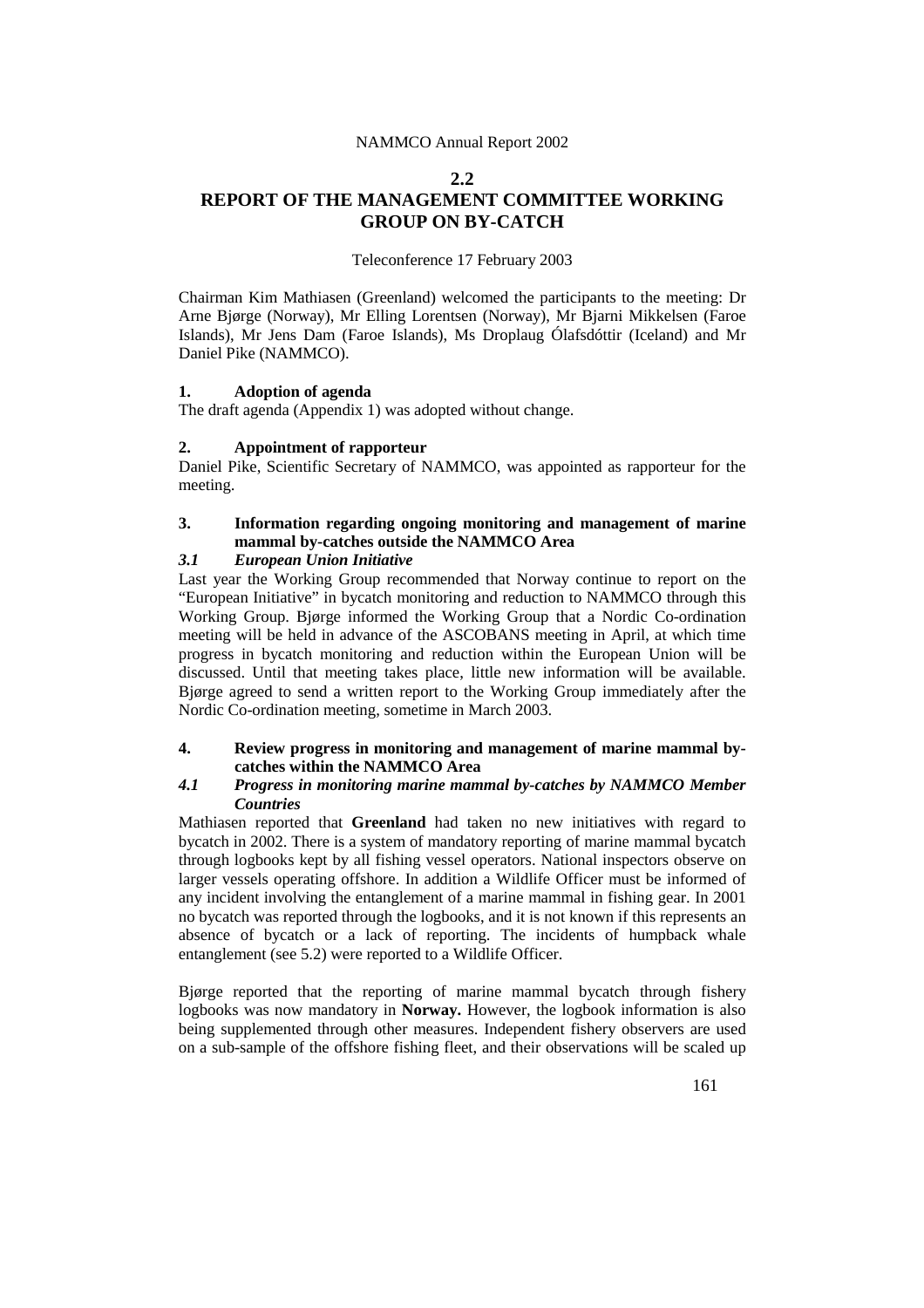#### Report of the Management Committee Working Group on By-catch

to estimate total bycatch in the respective fisheries. Further, a "reference fleet" is being established, which will be a sub-sample of vessels from which very detailed effort and bycatch data will be collected. Methods for collecting bycatch data from small coastal vessels (Sjark) are still under development. It is expected that the new system will begin to return useable data within the next few months. The emphasis is now directed towards the entire Norwegian fishing fleet, and not only focused on the fisheries of anticipated by-catches of marine mammals. The reason for this is that documentation of "clean fisheries" is anticipated to be prerequisite for "environmental labelling" of fish products.

Mikkelsen noted that there had been no recent changes in the bycatch reporting system for the **Faroe Islands**. Reporting of marine mammal bycatch in fishery logbooks is mandatory for mid- to large size vessels. At present there is no reporting system for small coastal vessels. Faroese observers are present on international exploratory fisheries (*e.g.* for tuna) and report any bycatch that occurs. Mikkelsen was unsure about the status of bycatch reporting on foreign vessels fishing in Faroese waters, and agreed to look into this matter for the Working Group.

Olafsdóttir noted that the reporting of marine mammal bycatch has been mandatory in **Iceland** for some years, but a systematic effort on reporting and compiling marine mammal by-catch was first initiated in the beginning of 2002. All fishermen using gill nets were sent a letter from the Directorate of Fisheries explaining the procedure of reporting the bycatch through fishery logbooks. Fisheries inspectors from the Directorate of Fisheries have furthermore explained the procedure during regular visits to the boats.

Preliminary results from 2002 indicate that about 5% of the vessels participating in the gillnet fishery returned reports in which bycatch information was recorded, and in these reports bycatch was recorded in about 8% of the nets that were set. However a small proportion of these vessels accounted for most of the reported bycatch. Eight species of marine mammals were caught, of which harbour porpoises and harbour seals where the most common species. The relatively low proportion of vessels that returned records indicates that the real bycatch may be much higher than that recorded. Even those that did report bycatch seemed to do so sporadically and furthermore, records form certain areas were completely missing.

From the beginning of 2003 the entire fishing fleet will receive instructions of reporting marine mammal by-catch with each fishery logbook the boats will receive from The Directorate of Fisheries, including all large vessels as well as the gill net boats. No further plans have been made to improving the progress of monitoring marine mammal by-catch in Iceland.

### *4.2 Evaluation of procedures developed and implemented by NAMMCO Member Countries*

In 2002 the Working Group considered that procedures for the monitoring of bycatch in NAMMCO member countries had not yet reached a stage of implementation where an evaluation could be conducted. The Working Group concluded that this was still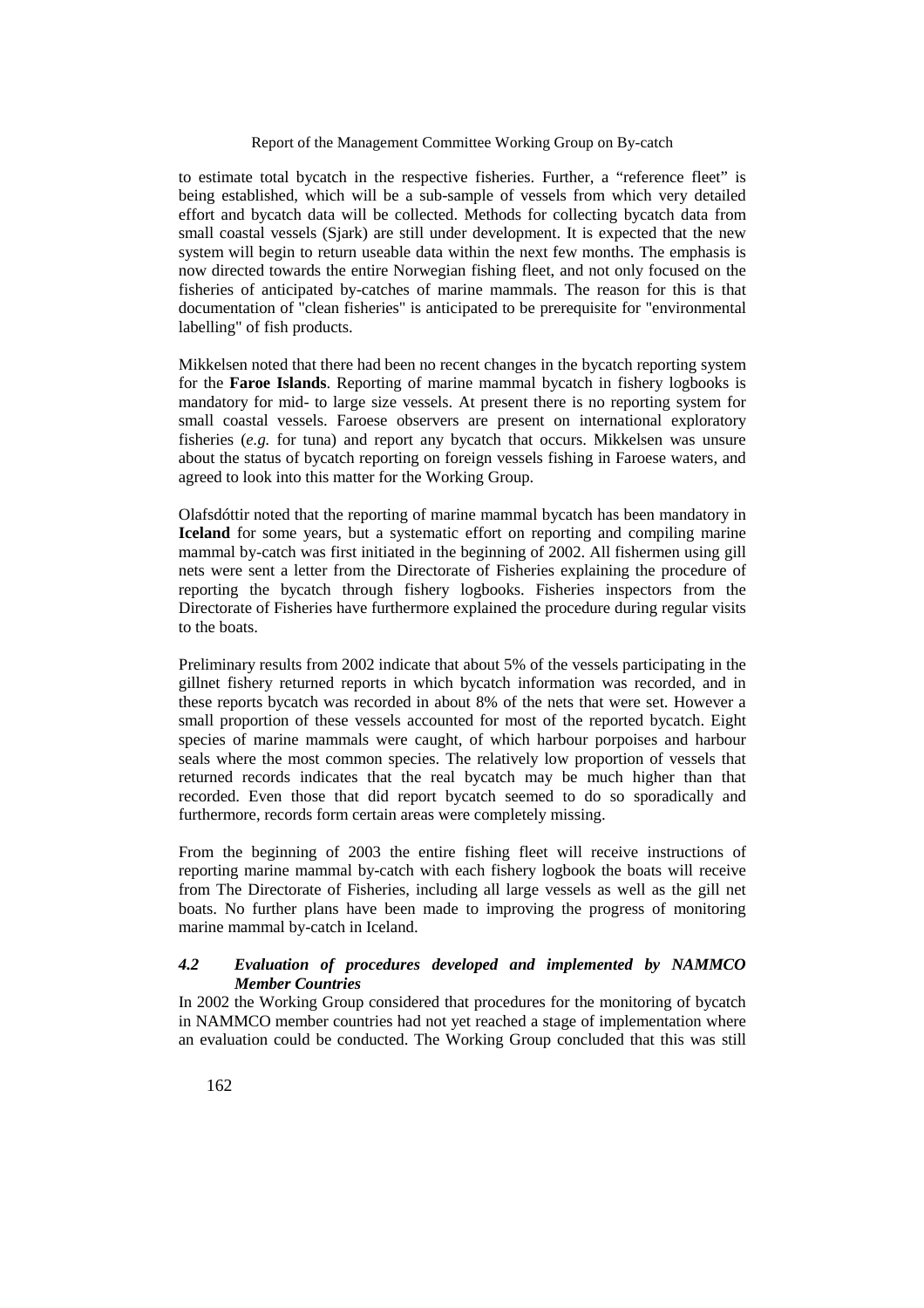#### NAMMCO Annual Report 2002

the case, and that at least another year would be required before the systems in Norway and perhaps Iceland were at a stage where a useful evaluation could be conducted. However it was recommended that such an evaluation should be conducted at the earliest possible opportunity.

## **5. Reporting of bycatch to NAMMCO**

#### *5.1 Use of National Progress Reports to report bycatch.*

In 2002 the Working Group recommended that the format of the National Progress reports should be changed such that the reports discriminated between no bycatch, and an apparent lack of bycatch because of inadequate monitoring. It was also recommended that the Reports should include a brief explanation of how bycatch information was collected, including the methodology used (*e.g*. log book, observers, questionnaires), the fisheries covered and the extent of the coverage by fishery, and should be adequate for a future evaluation of bycatch monitoring procedures by the Scientific Committee and/or this Working Group.

Pike reported that the format had been modified, mainly through the addition of a narrative introduction to the bycatch section, in which the monitoring programs would be fully described. Member countries had been instructed to use the new format for the preparation of National Progress Reports for 2001. The Working Group reviewed the new format and found it acceptable.

#### *5.2 Reporting in 2001*

Pike reviewed the bycatch information in the National Progress Reports for 2001. Norway did not use the revised format and hence did not report bycatch. The Faroe Islands used the revised format and reported a bycatch of 1 bottlenose whale. Greenland reported a bycatch of 2 humpback whales in the year 2000. However the report was incomplete and no details about monitoring methodology and coverage, fishery or gear type were given. Iceland reported that no systematic reporting of bycaught marine mammals took place in 2001, but that information would be available for 2002 (see 4.1).

In the discussion the Working Group noted the continued lack of adequate reporting by some member countries and reiterated its recommendation from 2002 for member countries to report their bycatch to NAMMCO through the new National Progress Report format.

#### **6. Other items**

Mathiasen reported that there had been an increase in the number of large cetaceans entangled in fishing gear in West Greenland in recent years. In some cases these animals are still alive when found and are killed by the fishermen. He noted that this might be a matter of concern to NAMMCO, both in terms of total allowable catch and the methods by which these animals are killed.

The Working Group noted that similar incidents may occur with small cetaceans and pinnipeds in other areas as well as Greenland. The Working Group agreed to bring this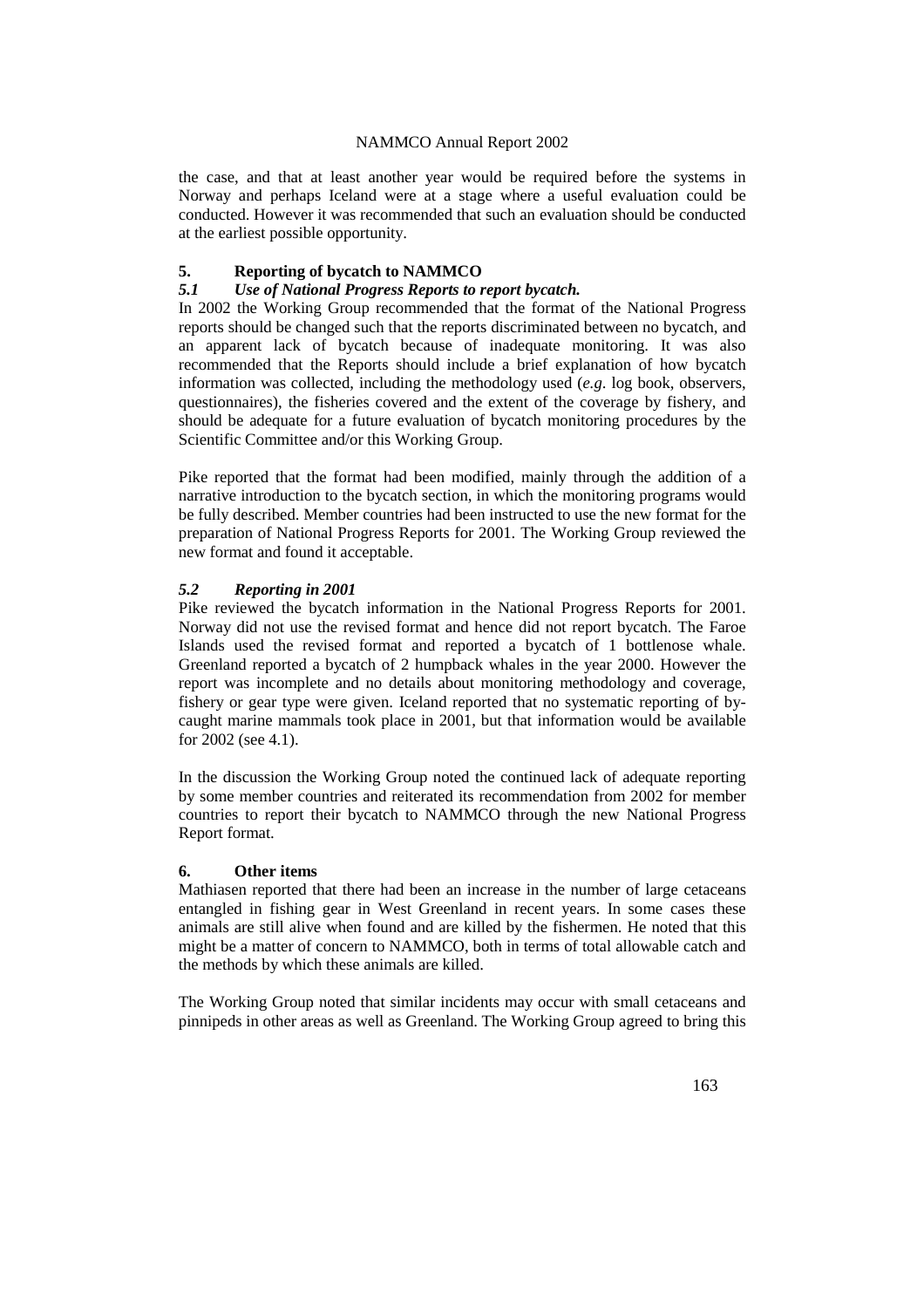Report of the Management Committee Working Group on By-catch

matter to the attention of the Management Committee, particularly with regard to the killing methods employed in large whale entanglements.

## **7. Recommendations**

The Working Group, noting that the reporting of bycatch to NAMMCO was still not adequate, reiterated its recommendation from 2002, that NAMMCO member countries report their bycatch to NAMMCO through the new National Progress Report format. As soon as one member country has a functioning bycatch monitoring system in place, the Working Group should meet to conduct a full evaluation of the system and make recommendations on bycatch monitoring to all member countries. The evaluation should focus on the practical and logistical aspects of the reporting system. It was anticipated that this could be done within the next 12 to 24 months.

#### **8. Further meetings?**

The Working Group considered that annual teleconferences should be adequate until the evaluation mentioned under 7.ii. can be conducted.

#### **9. Adoption of report**

The report was adopted by correspondence on 25 February, 2003.